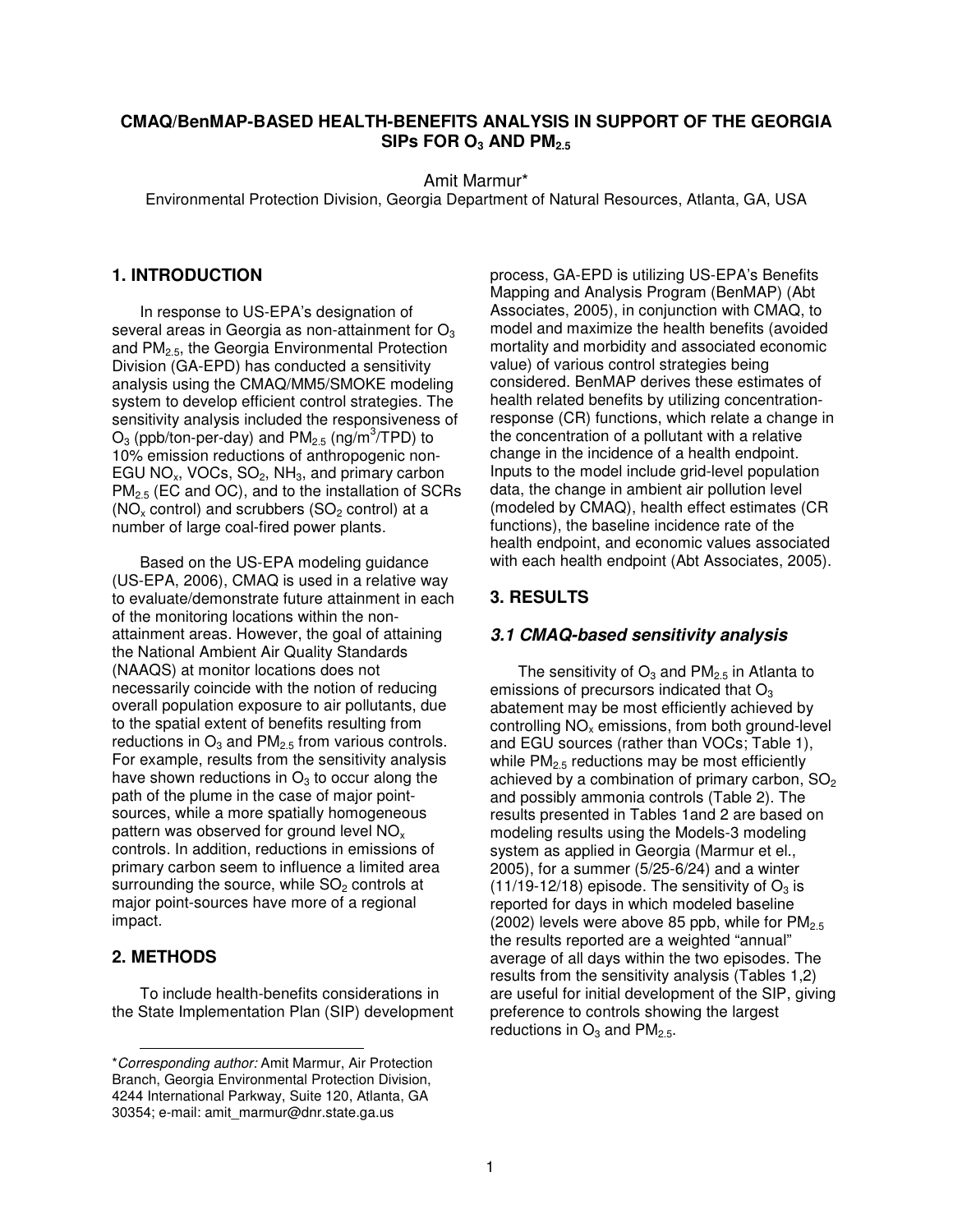| Table 1. Sensitivity of $O_3$ in Atlanta (Confederate |  |
|-------------------------------------------------------|--|
| Ave. site) to various emissions controls scenarios    |  |

| we. one, to various criticalists corrected accritication<br><b>Control scenario</b><br>(ground level or<br><b>EGU controls)</b> | Average<br>reduction<br>(ppb) | <b>Reduction per</b><br><b>TPD controlled</b><br>(ppt/ton-per-day) |
|---------------------------------------------------------------------------------------------------------------------------------|-------------------------------|--------------------------------------------------------------------|
| 10% ground level<br>$NOx$ in Atlanta                                                                                            | 1.36                          | 35.7                                                               |
| 10% ground level<br>VOCs in Atlanta                                                                                             | 0.08                          | 1.5                                                                |
| 2 SCRs at Plant<br>McDonough                                                                                                    | 0.42                          | 60.4                                                               |
| 4 SCRs at Plant<br>Scherer                                                                                                      | 0.41                          | 13.7                                                               |
| 2 SCRs at Plant<br>Branch                                                                                                       | 0.07                          | 4.6                                                                |
| 3 SCRs at Plant<br>Hammond                                                                                                      | 0.03                          | 2.2                                                                |
| 2 SCRs at Plant<br>Yates                                                                                                        | 0.11                          | 9.9                                                                |

Table 2. Sensitivity of PM<sub>2.5</sub> in Atlanta (Fire Station #8 site) to various emissions controls scenarios

| <b>Control scenario</b><br>(ground level or<br><b>EGU controls)</b> | Average<br>reduction<br>$(\mu g/m^3)$ | <b>Reduction per</b><br><b>TPD controlled</b><br>$(ng/m^3 / TPD)$ |
|---------------------------------------------------------------------|---------------------------------------|-------------------------------------------------------------------|
| 10% ground level<br>primary carbon                                  | 0.25                                  | 85.7                                                              |
| 10% ground level<br>SO <sub>2</sub>                                 | 0.01                                  | 1.9                                                               |
| 10% ground level<br>NO <sub>¥</sub>                                 | 0.00                                  | -0.09                                                             |
| 10% ground level<br>NH <sub>3</sub>                                 | 0.09                                  | 22.5                                                              |
| 10% ground level<br>VOCs                                            | 0.01                                  | 0.11                                                              |
| 2 Scrubbers at<br><b>Plant Bowen</b>                                | 0.091                                 | 0.50                                                              |
| 4 Scrubbers at<br><b>Plant Branch</b>                               | 0.098                                 | 0.63                                                              |
| 2 Scrubbers at<br>Plant McDonough                                   | 0.070                                 | 1.39                                                              |
| 4 Scrubbers at<br><b>Plant Scherer</b>                              | 0.150                                 | 0.56                                                              |
| 4 Scrubbers at<br>Plant Hammond                                     | 0.030                                 | 0.42                                                              |
| 1 Scrubbers at<br><b>Plant Wansley</b>                              | 0.044                                 | 0.44                                                              |
| 2 Scrubbers at<br><b>Plant Yates</b>                                | 0.037                                 | 0.71                                                              |

# *3.2 Exposure/Health-benefits analysis using BenMAP*

To account for additional considerations in the SIP development process, such as maximizing the overall reduction in population exposure to  $O<sub>3</sub>$  and

PM<sub>2.5</sub> (ppb\*persons/TPD; µg/m<sup>3</sup>\*persons/TPD) and the associated health (reductions in mortality and morbidity) and monetary benefits, we used the US-EPA's BenMAP program. Each one of the modeled sensitivity cases was processed through BenMAP and reductions in population exposure and related benefits were quantified.

A key step in BenMAP is the (user) choice of concentration-response (CR) functions to be used. These functions often differ in both magnitude of the response estimate (e.g., % increase in mortality for a given pollution increment) and in the metric used to quantify pollutant levels. The latter factor is more typical of  $O_3$  related epidemiologic studies, in which a wide range of metrics has been used (1-hour max; 8-hour max; 8-hour mean; 24 hour mean; 5-hour mean). Summaries of the CR functions used in this analysis are given in Table 3 (ozone) and Table 4 ( $PM<sub>2.5</sub>$ ).

| Table 3. Ozone CR functions used in the health |  |  |  |  |
|------------------------------------------------|--|--|--|--|
| analysis                                       |  |  |  |  |

| anaryoio                    |              |                               |  |
|-----------------------------|--------------|-------------------------------|--|
| Health                      |              |                               |  |
| Endpoint                    | Metric       | Author and Year <sup>1</sup>  |  |
|                             |              |                               |  |
| Resp. HA <sup>2</sup>       | 24-hour mean | Schwartz, 1995                |  |
| Resp. HA                    | 1-hour max   | Burnett et al., 2001          |  |
| Resp. HA                    | 24-hour mean | Schwartz, 1995                |  |
| Resp. HA                    | 24-hour mean | Moolgavkar et al.,<br>1997    |  |
| Resp. HA                    | 24-hour mean | Schwartz, 1994                |  |
| Resp. HA                    | 24-hour mean | Schwartz, 1994                |  |
| Resp. HA                    | 24-hour mean | Moolgavkar et al.,            |  |
|                             |              | 1997                          |  |
| Resp. HA                    | 24-hour mean | Schwartz, 1994                |  |
| Resp. ER <sup>3</sup> visit | 5-hour mean  | Cody et al., 1992             |  |
| Resp. ER visit              | 5-hour mean  | Weisel et al., 1995           |  |
| Resp. ER visit              | 1-hour max   | Stieb et al., 1996            |  |
| Resp. ER visit              | 24-hour mean | Stieb et al., 1996            |  |
| Resp. ER visit              | 8-hour max   | Jaffe et al., 2003            |  |
| Mortality                   | 24-hour mean | Samet et al., 1997            |  |
| Mortality                   | 24-hour mean | Moolgavkar et al.,<br>1995    |  |
| Mortality                   | 1-hour max   | Ito and Thurston,<br>1996     |  |
| Mortality                   | 24-hour mean | Bell et al., 2005             |  |
| Mortality                   | 24-hour mean | Bell et al., 2005             |  |
| Mortality                   | 24-hour mean | Bell et al., 2004             |  |
| Mortality                   | 1-hour max   | lto et al., 2005              |  |
| Mortality                   | 1-hour max   | Ito et al., 2005              |  |
| Mortality                   | 1-hour max   | Levy et al., 2005             |  |
| Mortality                   | 1-hour max   | Levy et al., 2005             |  |
| School Loss                 | 1-hour max   | Chen et al., 2000             |  |
|                             |              |                               |  |
| School Loss                 | 8-hour mean  | Gilliland et al., 2001        |  |
| Acute Resp.<br>Symp.        | 1-hour max   | Ostro and Rothschild,<br>1989 |  |
| Worker Prod.                | 24-hour mean | Crocker and Horst,<br>1981    |  |

<sup>1</sup> see Abt Assoc., 2005, for complete details

 $2$  HA: Hospital Admissions

 $3$  ER: Emergency Room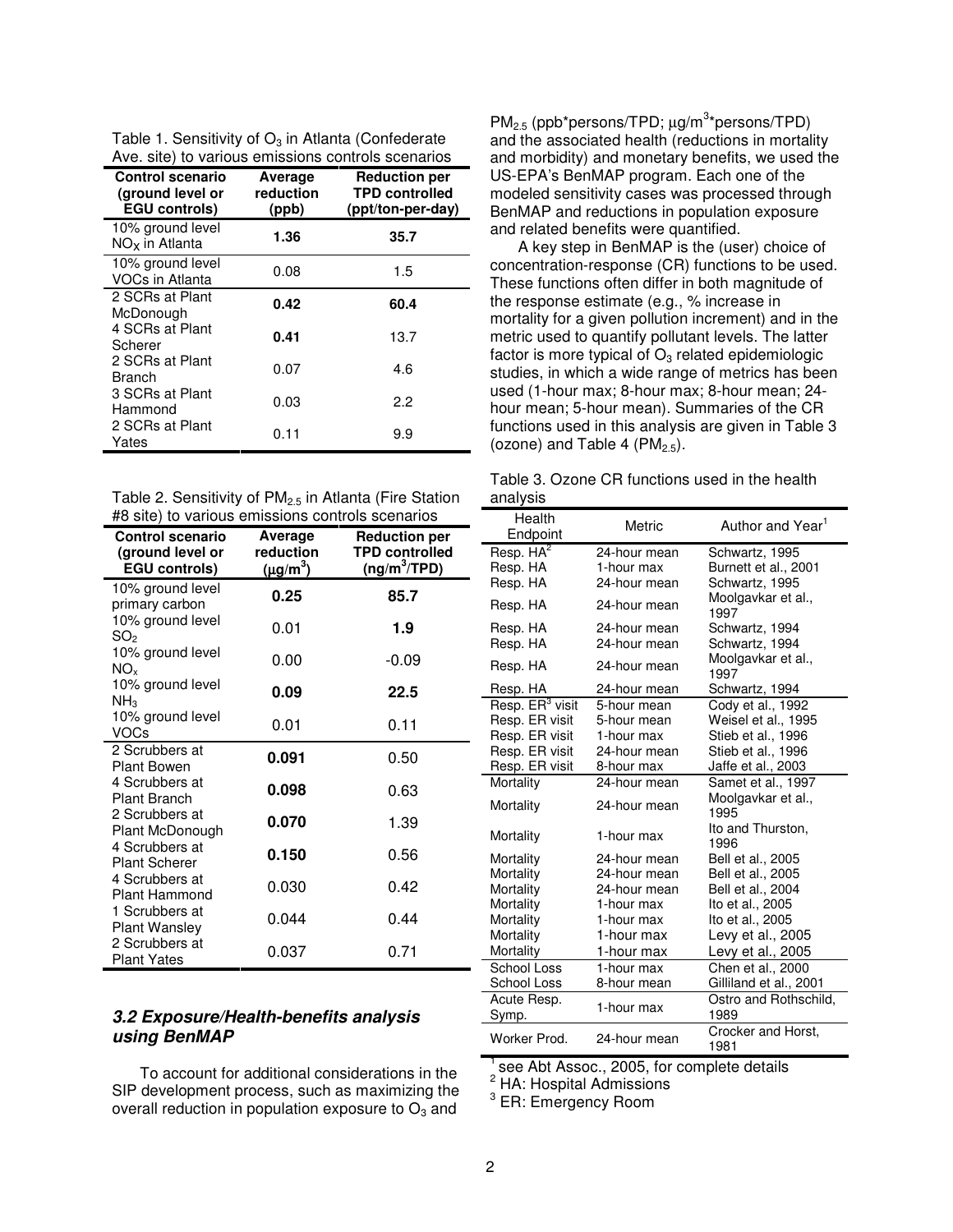| <b>Health Endpoint</b>         | Metric         | Author and Year <sup>1</sup>  |
|--------------------------------|----------------|-------------------------------|
| Mortality                      | Quarterly mean | Pope et al., 2002             |
| Acute Myocardial<br>Infarction | 24-hour mean   | Peters et al., 2001           |
| $HA^2$ , Resp.                 | 24-hour mean   | Moolgavkar, 2000              |
| HA, Resp.                      | 24-hour mean   | Moolgavkar, 2003              |
| HA, Resp.                      | 24-hour mean   | Ito, 2003                     |
| HA, Resp.                      | 24-hour mean   | Ito, 2003                     |
| HA, Resp.                      | 24-hour mean   | Sheppard, 2003                |
| Chronic<br><b>Bronchitis</b>   | Quarterly mean | Abbey et al., 1995            |
| <b>Acute Bronchitis</b>        | Quarterly mean | Dockery et al., 1996          |
| $HA$ , $CVD3$                  | 24-hour mean   | Moolgavkar, 2003              |
| HA, CVD                        | 24-hour mean   | Moolgavkar, 2000              |
| HA, CVD                        | 24-hour mean   | lto, 2003                     |
| HA, CVD                        | 24-hour mean   | Ito, 2003                     |
| HA, CVD                        | 24-hour mean   | lto, 2003                     |
| ER <sup>4</sup> Visits, Resp.  | 24-hour mean   | Norris et al., 1999           |
| Acute Resp.<br>Symptoms        | 24-hour mean   | Ostro and<br>Rothschild, 1989 |
| Lower Resp.<br>Symptoms        | 24-hour mean   | Schwartz and<br>Neas, 2000    |
| Asthma                         | 24-hour mean   | Ostro et al., 2001            |
| Asthma                         | 24-hour mean   | Vedal et al., 1998            |
| Asthma                         | 24-hour mean   | Ostro et al., 2001            |
| Asthma                         | 24-hour mean   | Ostro et al., 2001            |
| <b>Work Loss Days</b>          | 24-hour mean   | Ostro, 1987                   |
| Upper Resp.<br>Symptoms        | 24-hour mean   | Pope et al., 1991             |

Table 4.  $PM<sub>2.5</sub>$  CR functions used in the health analysis

1 see Abt Assoc., 2005, for complete details

<sup>2</sup> HA: Hospital Admissions

<sup>3</sup> CVD: Cardiovascular Disease

4 ER: Emergency Room

Overall reductions in population exposure to  $O<sub>3</sub>$  (total for Georgia), associated with several sensitivity cases (Figure 1), illustrate the complexities in quantifying the health benefits of  $O<sub>3</sub>$  reductions. Opposite trends are observed depending on the choice of metric and season. Hence, the choice of CR function to be used in BenMAP would have a strong impact on the quantification of the change in mortality/morbidity and associated monetary value. Specifically, the choice of CR function for mortality, available based on both the 1-hour max and the 24-hour mean concentrations, would yield conflicting results. Of note is that monetary benefits from reduced mortality typically far overweigh morbidity related benefits (Hubbell et al., 2005).



Fig. 1. Reductions in exposure to  $O_3$  (ppb\*person/TPD) as a function of emissions control scenario,  $O<sub>3</sub>$  metric, and season. Increases in exposure to the 24-mean metric are observed for ground level  $NO<sub>x</sub>$  controls.

Overall reductions in population exposure to PM2.5 (total for Georgia) associated with several sensitivity cases (Figure 2) generally follow the same trends as shown in Table 2. Ground level controls of primary carbon, though limited in the spatial extent (Figure 3), occur, in the case modeled here, in the most densely populated area of Georgia (Atlanta), and hence yield a substantial reduction in exposure (measured both as  $\mu$ g/m $^{3\star}$ person/TPD and  $\mu$ g/m $^{3\star}$ person). SO $_2$ controls (scrubbers, assuming 95% removal efficiency) at major coal-fired power plants in Georgia also yield substantial reductions in exposure ( $\mu$ g/m<sup>3\*</sup>person) to ambient PM<sub>2.5</sub>.



Fig. 2. Annual (average of a summer and a winter episode) reductions in exposure to PM2.5  $(\mu g/m^3*)$ erson/TPD and  $\mu g/m^3*$ person) for various emissions control scenarios.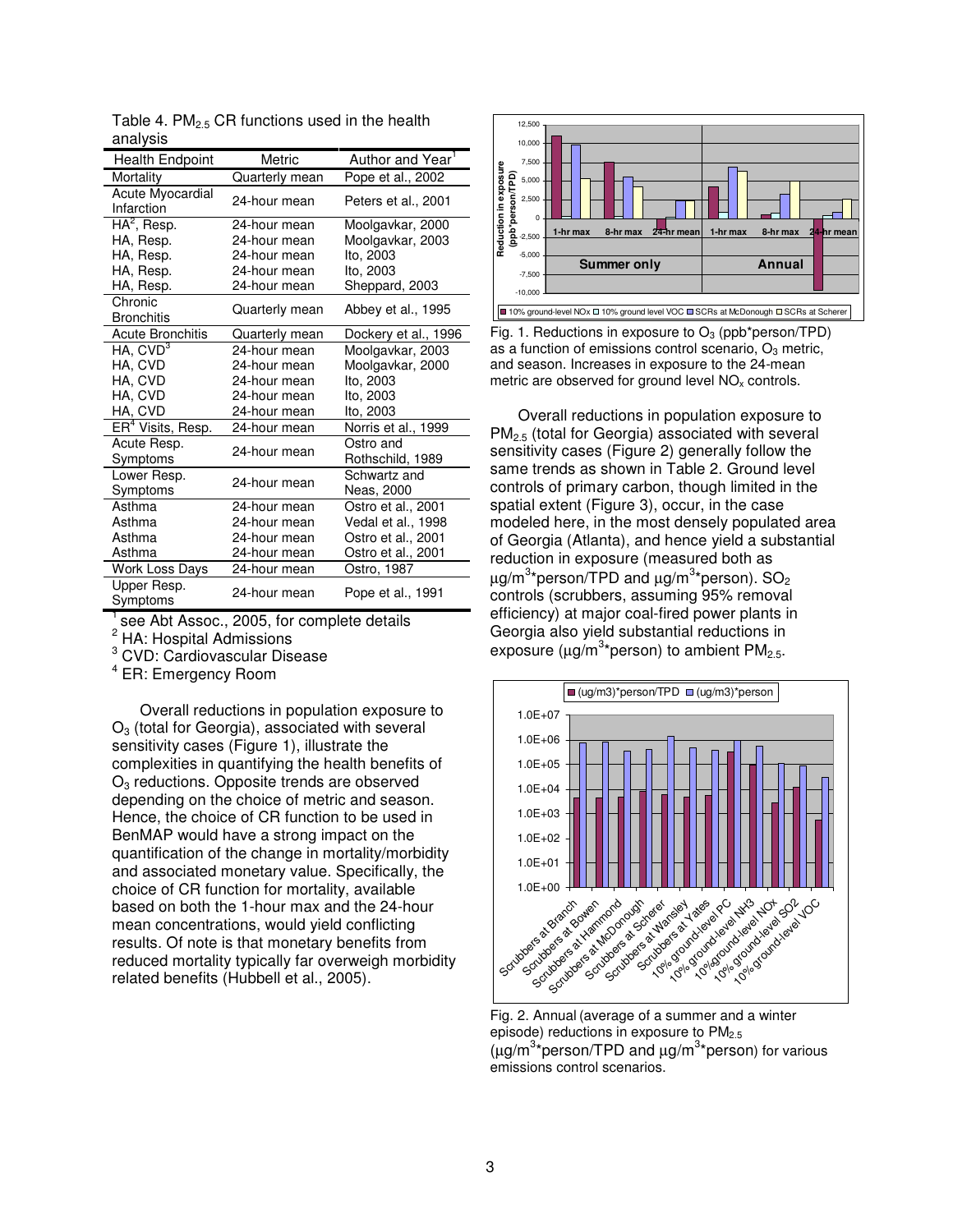Valuation of the monetary benefits of several  $PM_{2.5}$  controls (Table 5) can serve as a basis for a cost-benefit analysis, comparing health-related benefits to control cost estimates.

|                            | Table 5. Annual <sup>1</sup> monetary benefits from various |
|----------------------------|-------------------------------------------------------------|
| $PM2.5$ control strategies |                                                             |

| <b>Control scenario</b><br>(ground level or<br><b>EGU controls)</b> | <b>Benefits</b><br>$(10^6$ \$) | Benefits(10 <sup>6</sup> \$)<br>/ ton-per-day |
|---------------------------------------------------------------------|--------------------------------|-----------------------------------------------|
| 10% ground level<br>primary carbon                                  | 223                            | 78.0                                          |
| 10% ground level<br>SO2                                             | 22.7                           | 2.96                                          |
| 10% ground level<br>NO <sub>x</sub>                                 | 29.1                           | 0.75                                          |
| 10% ground level<br>NH <sub>3</sub>                                 | 127                            | 23.2                                          |
| 10% ground level<br>VOCs                                            | 7.23                           | 0.14                                          |
| 2 Scrubbers at<br><b>Plant Bowen</b>                                | 211                            | 1.10                                          |
| 4 Scrubbers at<br><b>Plant Branch</b>                               | 206                            | 1.22                                          |
| 2 Scrubbers at<br>Plant McDonough                                   | 107                            | 2.07                                          |
| 4 Scrubbers at<br><b>Plant Scherer</b>                              | 375                            | 1.62                                          |
| 4 Scrubbers at<br>Plant Hammond                                     | 93.5                           | 1.28                                          |
| 1 Scrubbers at<br><b>Plant Wansley</b>                              | 124                            | 1.26                                          |
| 2 Scrubbers at<br>Plant Yates                                       | 95.9                           | 1.53                                          |

Represented by averaging a summer and a winter episode

# **4. DISCUSSION**

Reductions in emissions of  $PM<sub>2.5</sub>$  and its precursors yield a reduction in overall population exposure to  $PM<sub>2.5</sub>$  in Georgia. The spatial extent of reductions in  $PM<sub>2.5</sub>$  varies based on the pollutant examined (Figures 3 and 4), however the overall reductions in exposure would depend on the product of change in  $PM<sub>2.5</sub>$  levels and population in each model grid cell. For example, controlling local emissions of primary carbon may introduce a substantial reduction in population exposures, in highly populated areas. Some locally increased levels of  $PM_{2.5}$  were observed in the case of ground-level  $NO<sub>x</sub>$  controls (due to elevated wintertime  $\mathrm{O}_3$  leading to increased  $\mathrm{SO}_2{\rightarrow}\mathrm{SO}_4^{-2}$ oxidation), but this increase in exposure is outweighed by larger reductions in  $PM<sub>2.5</sub>$  in other  $NH<sub>3</sub>-rich/NO<sub>x</sub>-limited areas (Figure 5).$ 



Fig. 3. Modeled annual average reduction in PM2.5 ( $\mu$ g/m<sup>3</sup>) due to a 10% reduction in ground-level primary carbon emissions in Atlanta. Reductions occur in proximity of the controlled sources/region.



Fig. 4. Modeled annual average reduction in  $PM<sub>2.5</sub>$  $(\mu g/m^3)$  from the installation of scrubbers at Plant Scherer. A regional reduction in  $PM<sub>2.5</sub>$  is observed.



Fig. 5. Modeled annual average reduction in  $PM<sub>2.5</sub>$ ( $\mu$ g/m<sup>3</sup>) associated with a 10% reduction in groundlevel NO<sup>x</sup> emissions in Atlanta. Some small local increases in PM2.5 are observed, but are outweighed by larger reductions in other NH<sub>3</sub>-rich/NO<sub>x</sub>-limited areas.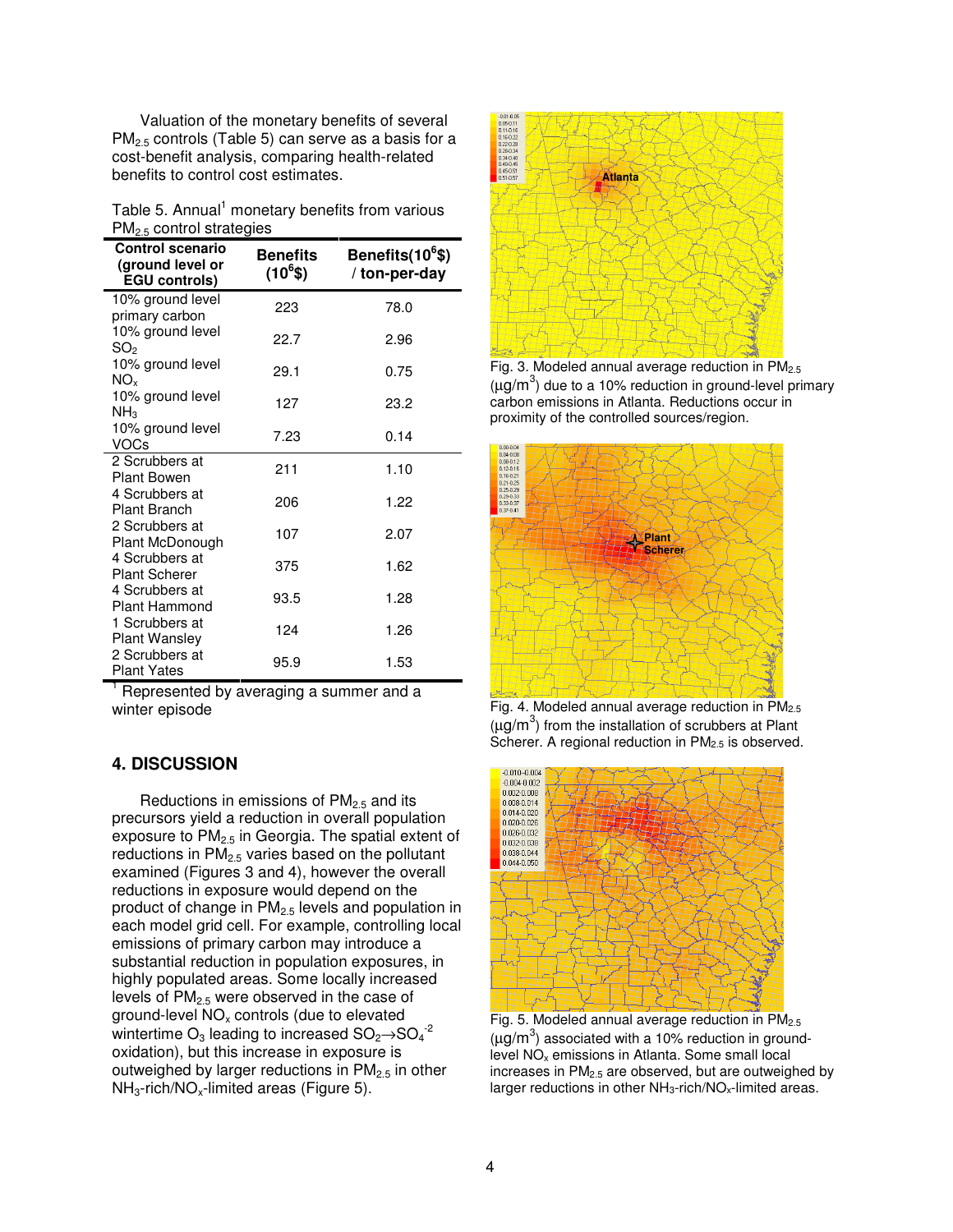Quantifying the health benefits associated with various  $O<sub>3</sub>$  control strategies is a complex issue, and the quantification would depend on the choice of  $O_3$  metric to be used, exposure period (yearround or "ozone season" only) and threshold applied. Potential increases in 24-hour mean  $O<sub>3</sub>$ concentrations associated with  $NO<sub>x</sub>$  controls are due, in this case, to reduced nighttime titration of  $O<sub>3</sub>$ , as shown by the diurnal patterns in Figure 6. This is more evident in the case of ground-level  $NO<sub>x</sub>$  emissions than the case of elevated point source emissions (e.g., Plant McDonough in Figure 6), as in the latter case nighttime  $NO<sub>x</sub>$  is typically emitted above the mixing layer. Potential increases in exposure to 24-hour mean  $O<sub>3</sub>$  levels from ground-level  $NO<sub>x</sub>$  controls occur mainly during wintertime (Figure 1), and the effect of including wintertime  $O_3$  in the analysis is also evident in the case of exposure to 1-hour and 8 hour maximum  $O_3$  levels.



Fig. 6. Summertime average diurnal patterns of reductions in  $O_3$  in Atlanta, associated with ground level and point source  $NO<sub>x</sub>$  controls. A decrease in peak daytime concentrations of  $O_3$  is observed. However, increased  $O_3$  concentrations are observed (mainly) in nighttime, due to reduced titration of  $O_3$  by  $NO<sub>x</sub>$ .

The issue of whether to include wintertime and nighttime (incorporated in the 24-hour values)  $O_3$ in the health assessment is a complex one. From a regulatory perspective,  $O_3$  is considered a "seasonal" pollutant, and the NAAQS refers to peak summertime concentrations (the "ozone season"). However, recent evidence (Bell et al., 2006) suggests associations between ozone and mortality at levels far below the current 8-hour standard, with significant associations reported even at  $O_3$  levels of 25 ppb (24-hour average). On the other hand, nighttime personal exposure to  $O<sub>3</sub>$ is likely much lower than daytime (as the majority of the population is indoors and less active),

however such effects are not accounted for in BenMAP. Recent evidence (Darrow et al., 2006) suggests significant associations between daytime and 24-hour  $O<sub>3</sub>$  concentrations and cardiorespiratory outcomes, but no significant associations were found between such outcomes and nighttime  $O_3$ . This may suggest that the associations and risk-ratios reported for 24-hour  $O_3$  are in large a reflection of peak daytime  $O_3$ . Finally, another issue that needs to be noted and considered regarding nighttime and wintertime  $O<sub>3</sub>$ is model performance, which is poorer compared to that of peak daytime concentrations (Table 6).

Table 6. Correlation coefficients (R) between modeled and observed  $O_3$  (at the Atlanta Jefferson St. site) for various  $O_3$  metrics

| $O_3$ metric | <b>Summer</b> | Winter |  |
|--------------|---------------|--------|--|
| 1-hour max   | 0.87          | 0.35   |  |
| 8-hour max   | 0.88          | 0.51   |  |
| 24-hour mean | 0 68          | 0 66   |  |

Preliminary estimates of the monetary benefits associated with various  $O<sub>3</sub>$  control strategies (Figure 7) further demonstrate the effects of choice of CR function and season/threshold on the estimate obtained. For all cases reported here a combination of 1-hour-max and 24-hour-mean mortality CR functions was used, except for the "Ground  $NO<sub>x</sub>$  (summer, 1-hr metric)" case.



Fig. 7. Preliminary estimates of the monetary benefits associated with various  $O<sub>3</sub>$  control strategies.